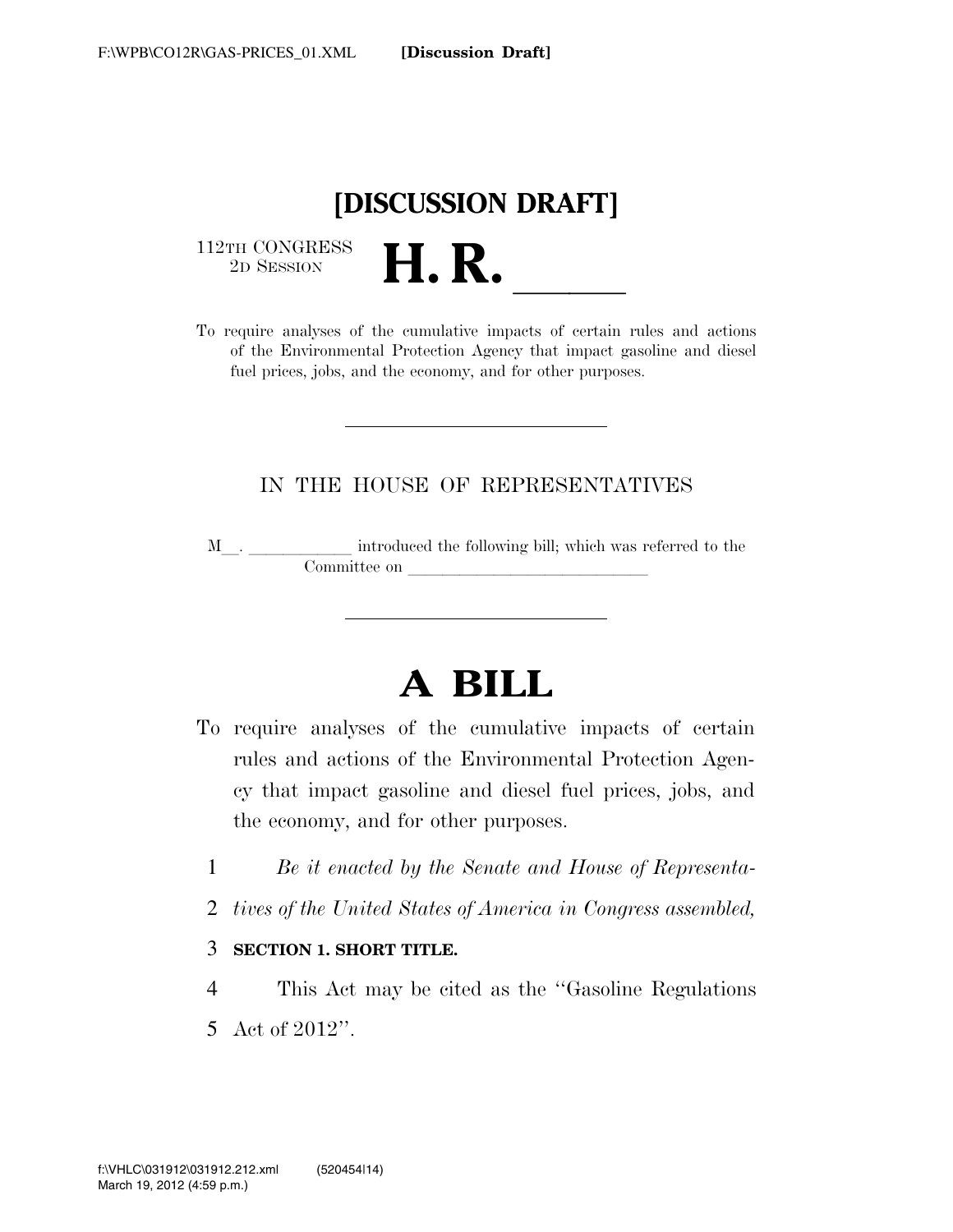#### $\mathfrak{D}$

### **SEC. 2. TRANSPORTATION FUELS REGULATORY COM-MITTEE.**

 (a) ESTABLISHMENT.—The President shall establish a committee to be known as the Transportation Fuels Regulatory Committee (in this Act referred to as the ''Committee'') to analyze and report on the cumulative im- pacts of certain rules and actions of the Environmental Protection Agency on gasoline and diesel fuel prices, in accordance with sections 3 and 4.

 (b) MEMBERS.—The Committee shall be composed of the following officials (or their designees):

 (1) The Secretary of Energy, who shall serve as the Chair of the Committee.

 (2) The Secretary of Transportation, acting through the Administrator of the National Highway Traffic Safety Administration.

 (3) The Secretary of Commerce, acting through the Chief Economist and the Under Secretary for International Trade.

 (4) The Secretary of Labor, acting through the Commissioner of the Bureau of Labor Statistics.

 (5) The Secretary of the Treasury, acting 23 through the Deputy Assistant Secretary for Environ- ment and Energy of the Department of the Treas-ury.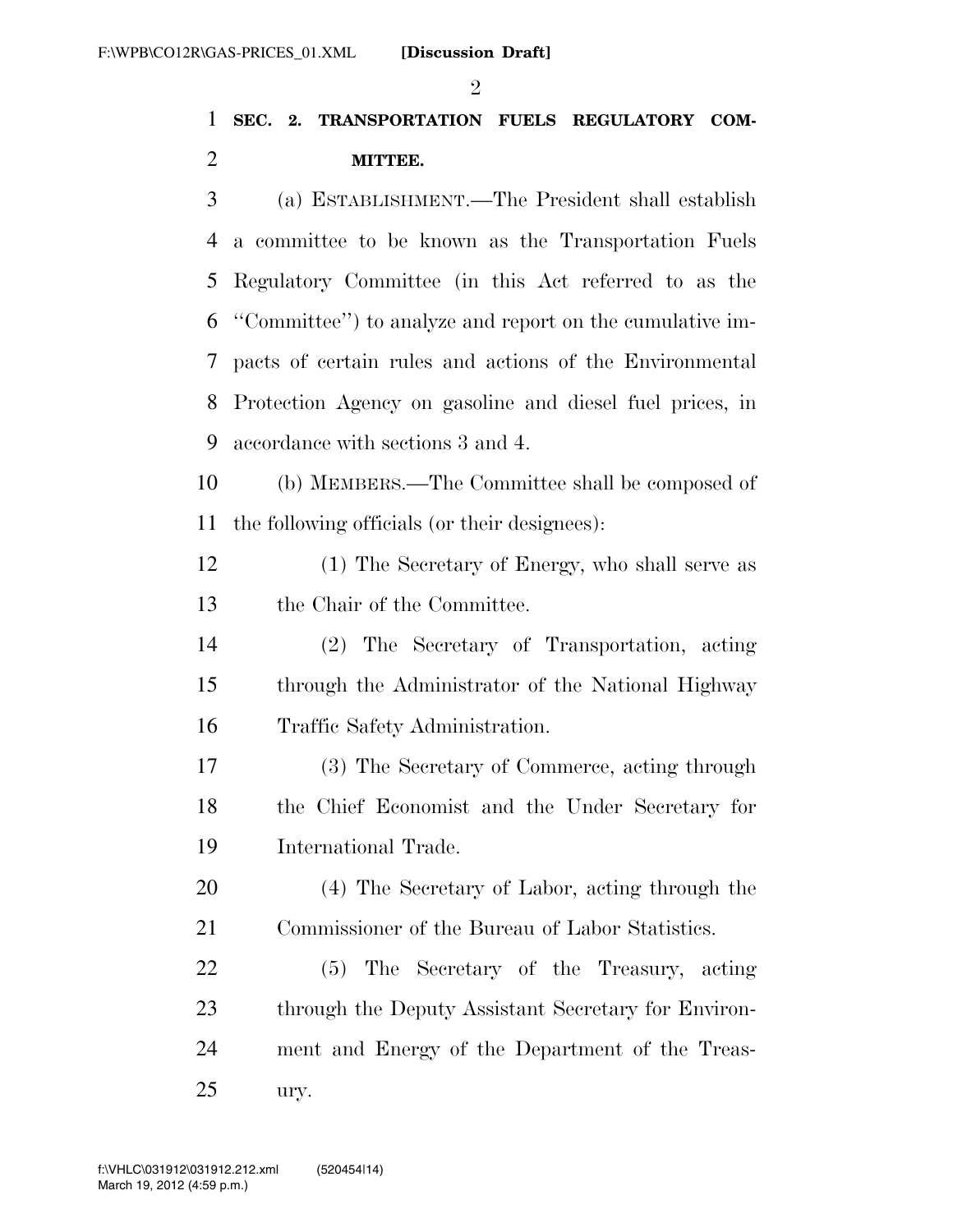(6) The Administrator of the Environmental Protection Agency.

 (7) The Chairman of the United States Inter- national Trade Commission, acting through the Di-rector of the Office of Economics.

 (8) The Administrator of the Energy Informa-tion Administration.

 (c) CONSULTATION BY CHAIR.—In carrying out the functions of the Chair of the Committee, the Chair shall consult with the other members of the Committee.

 (d) TERMINATION.—The Committee shall terminate 60 days after submitting its final report pursuant to sec-tion 4(c).

**SEC. 3. ANALYSES.** 

 (a) SCOPE.—The Committee shall conduct analyses, for each of the calendar years 2016 and 2020, of the cu- mulative impact of all covered rules, in combination with covered actions.

 (b) CONTENTS.—The Committee shall include in each analysis conducted under this section the following:

 (1) Estimates of the cumulative impacts of the covered rules and covered actions with regard to—

 (A) any resulting change in the national, State, or regional price of gasoline or diesel fuel;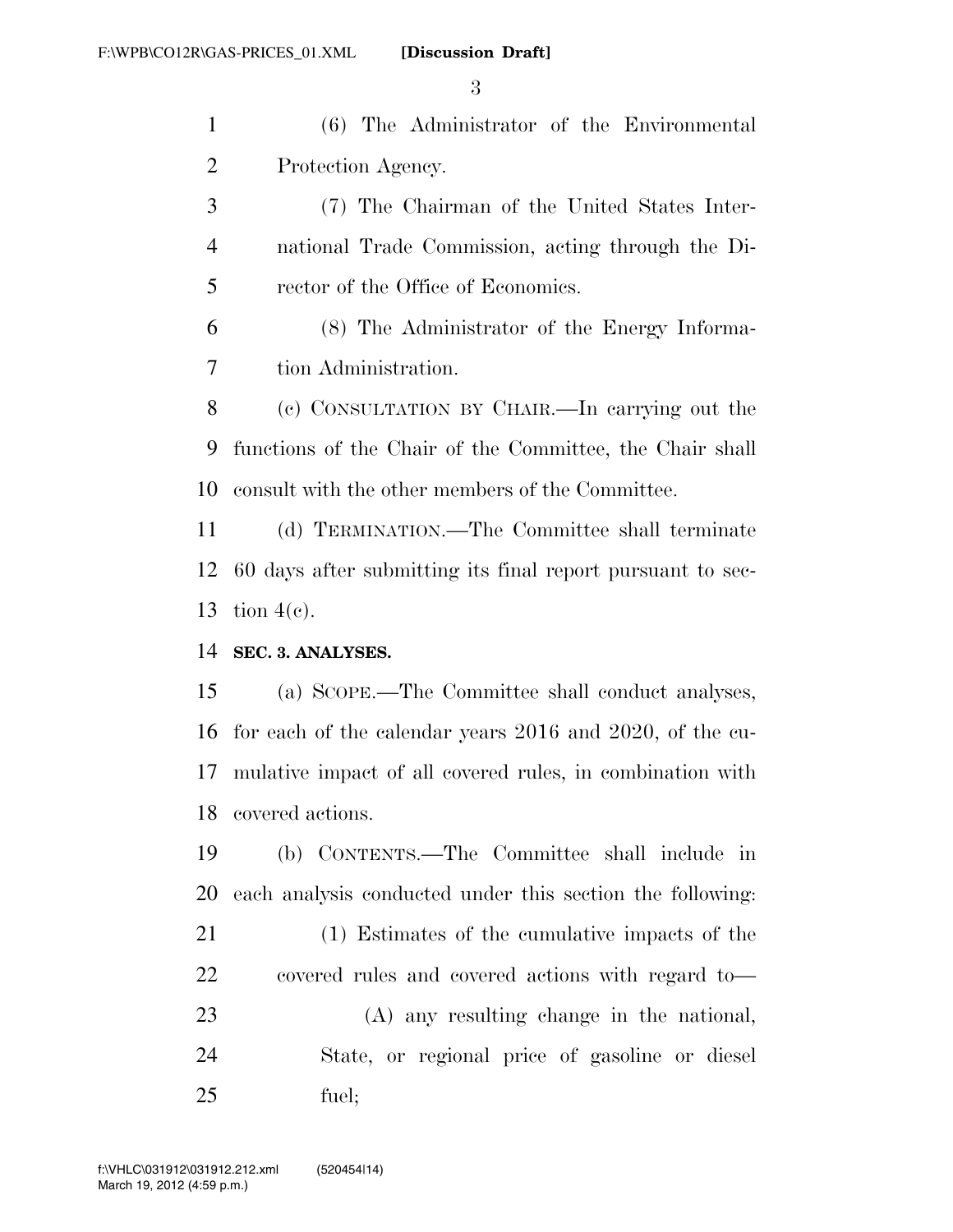**[Discussion Draft]** 

| $\mathbf{1}$   | (B) required capital investments and pro-           |
|----------------|-----------------------------------------------------|
| $\overline{2}$ | jected costs for operation and maintenance of       |
| 3              | new equipment required to be installed;             |
| $\overline{4}$ | (C) global economic competitiveness of the          |
| 5              | United States and any loss of domestic refining     |
| 6              | capacity;                                           |
| 7              | (D) other cumulative costs and cumulative           |
| 8              | benefits, including evaluation through a general    |
| 9              | equilibrium model approach; and                     |
| 10             | (E) national, State, and regional employ-           |
| 11             | ment, including impacts associated with in-         |
| 12             | creased gasoline or diesel fuel prices and facility |
| 13             | closures.                                           |
| 14             | (2) Discussion of key uncertainties and assump-     |
| 15             | tions associated with each estimate under paragraph |
| 16             | (1).                                                |
| 17             | (3) A sensitivity analysis reflecting alternative   |
| 18             | assumptions with respect to the aggregate demand    |
| 19             | for gasoline or diesel fuel.                        |
| 20             | (4) Discussion, and where feasible an assess-       |
| 21             | ment, of the cumulative impact of the covered rules |
| 22             | and covered actions on—                             |
| 23             | $(A)$ consumers;                                    |
| 24             | (B) small businesses;                               |
| 25             | (C) regional economies;                             |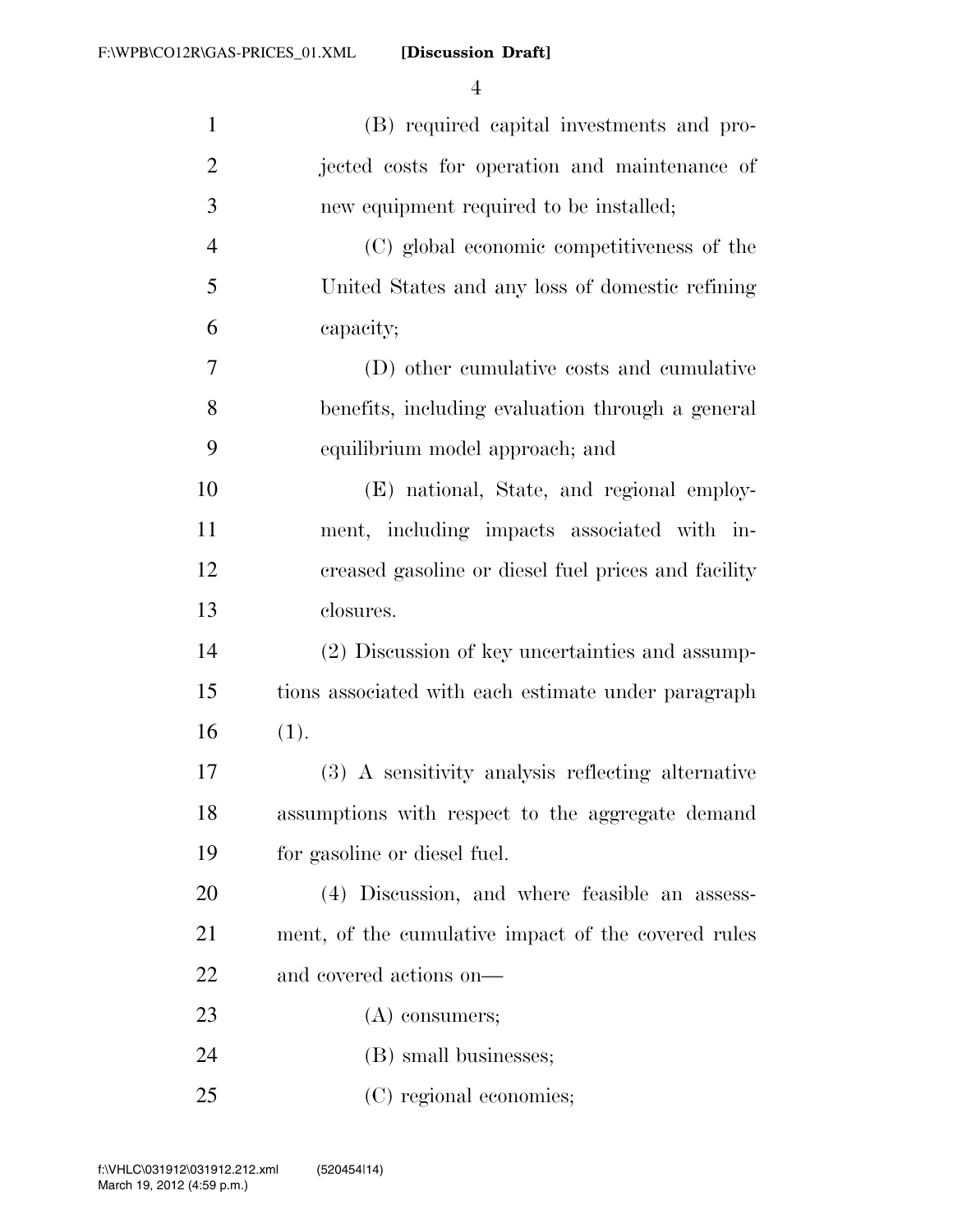| $\mathbf{1}$   | (D) State, local, and tribal governments;                 |
|----------------|-----------------------------------------------------------|
| $\overline{2}$ | (E) low-income communities;                               |
| 3              | (F) public health; and                                    |
| $\overline{4}$ | (G) local and industry-specific labor mar-                |
| 5              | kets,                                                     |
| 6              | as well as key uncertainties associated with each         |
| 7              | topic listed in subparagraphs $(A)$ through $(G)$ .       |
| 8              | (c) METHODS.—In conducting analyses under this            |
| 9              | section, the Committee shall use the best available meth- |
| 10             | ods, consistent with guidance from the Office of Informa- |
| 11             | tion and Regulatory Affairs and the Office of Management  |
| 12             | and Budget Circular A–4.                                  |
| 13             | (d) DATA.—In conducting analyses under this sec-          |
| 14             | tion, the Committee is not required to create data or to  |
| 15             | use data that is not readily accessible.                  |
| 16             | (e) COVERED RULES.—In this section, the term "cov-        |
| 17             | ered rule" means the following rules (and includes any    |
| 18             | successor or substantially similar rules):                |
| 19             | (1) "Control of Air Pollution From New Motor              |
| <b>20</b>      | Vehicles: Tier 3 Motor Vehicle Emission and Fuel          |
| 21             | Standards", as described in the Unified Agenda of         |
| 22             | Federal Regulatory and Deregulatory Actions under         |
| 23             | Regulatory Identification Number 2060–AQ86.               |
| 24             | $(2)$ Any rule proposed after March 15, 2012,             |
| 25             | establishing or revising a standard of performance or     |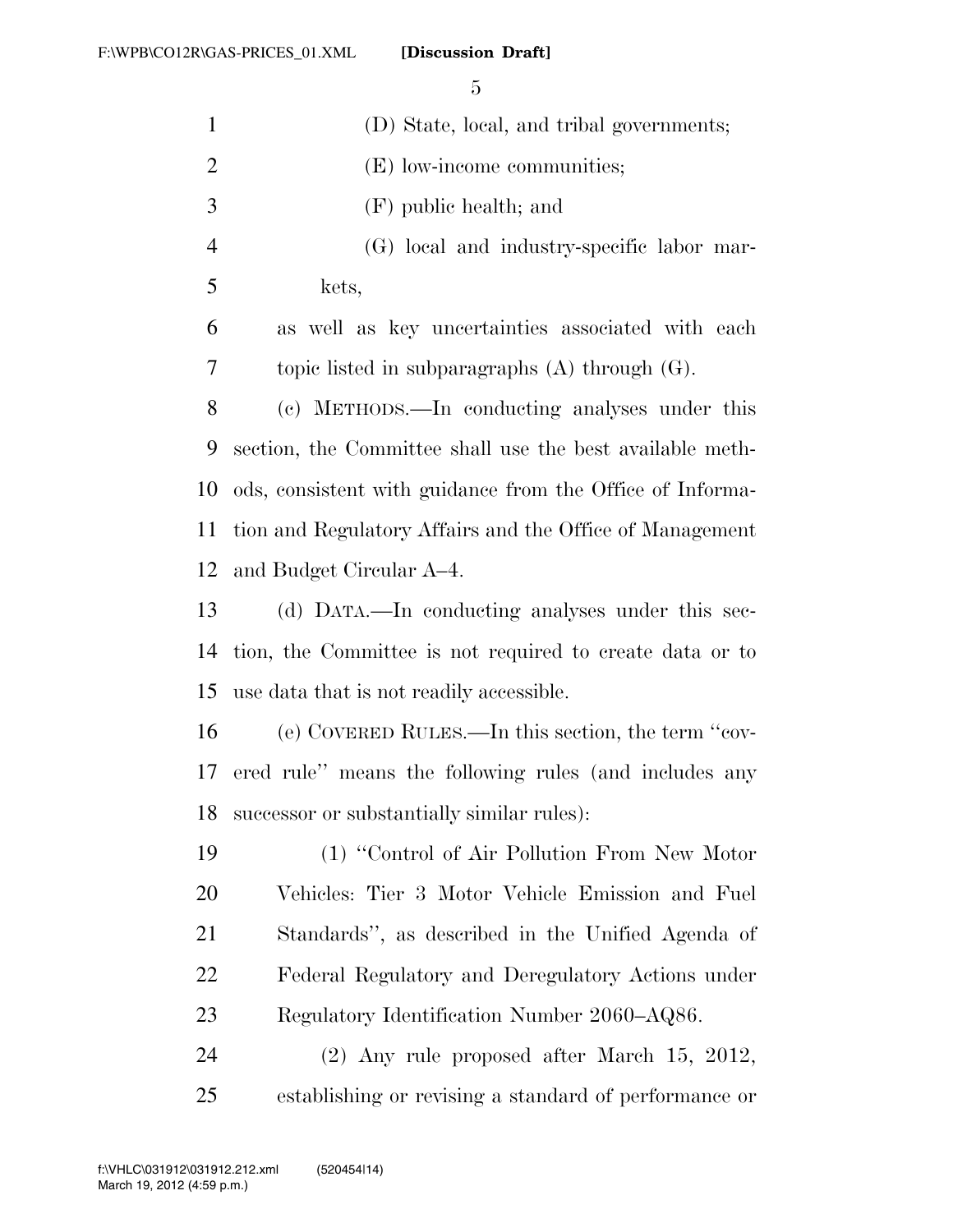emission standard under section 111 or 112 of the Clean Air Act (42 U.S.C. 7411, 7412) that is appli-cable to petroleum refineries.

 (3) Any rule proposed after March 15, 2012, for implementation of the Renewable Fuel Program under section 211(o) of the Clean Air Act (42  $7 \quad U.S.C. 7545(0)$ .

 (4) ''National Ambient Air Quality Standards for Ozone'', published at 73 Federal Register 16436 (March 27, 2008); ''Reconsideration of the 2008 Ozone Primary and Secondary National Ambient Air Quality Standards'', as described in the Unified Agenda of Federal Regulatory and Deregulatory Ac- tions under Regulatory Identification Number 2060– AP98; and any subsequent rule revising or supplementing the national ambient air quality standards for ozone under section 109 of the Clean Air Act (42 U.S.C. 7409).

 (f) COVERED ACTIONS.—In this section, the term ''covered action'' means any action, to the extent such ac- tion affects facilities involved in the production, transpor- tation, or distribution of gasoline or diesel fuel, taken on or after January 1, 2009, by the Administrator of the En- vironmental Protection Agency, a State, a local govern-ment, or a permitting agency as a result of the application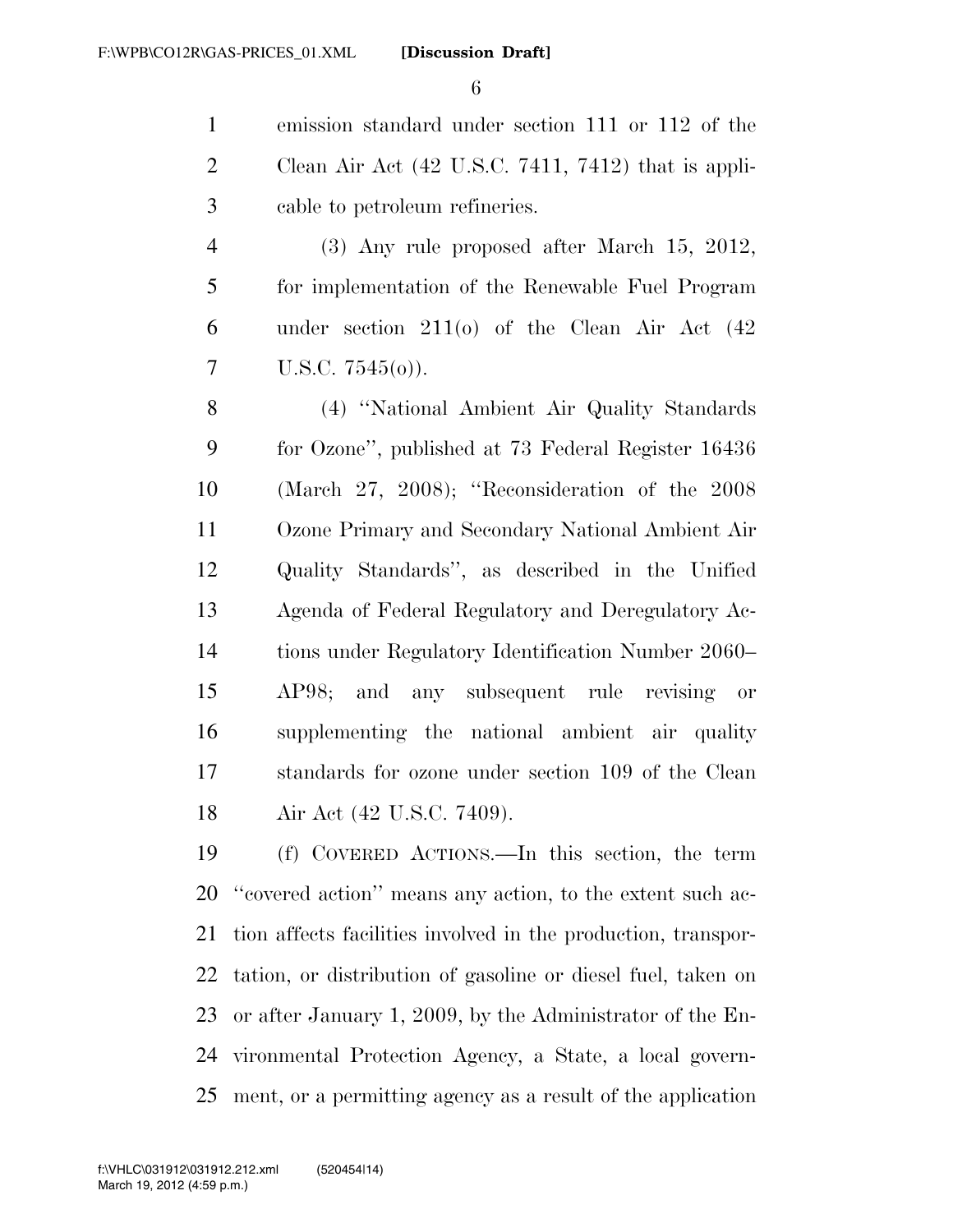of part C of title I (relating to prevention of significant deterioration of air quality), or title V (relating to permit- ting), of the Clean Air Act (42 U.S.C. 7401 et seq.), to an air pollutant that is identified as a greenhouse gas in the rule entitled ''Endangerment and Cause or Contribute Findings for Greenhouse Gases Under Section 202(a) of the Clean Air Act'' published at 74 Federal Register 66496 (December 15, 2009).

### **SEC. 4. REPORTS; PUBLIC COMMENT.**

 (a) PRELIMINARY REPORT.—Not later than 90 days after the date of enactment of this Act, the Committee shall make public and submit to the Committee on Energy and Commerce of the House of Representatives and the Committee on Environment and Public Works of the Sen- ate a preliminary report containing the results of the anal-yses conducted under section 3.

 (b) PUBLIC COMMENT PERIOD.—The Committee shall accept public comments regarding the preliminary re- port submitted under subsection (a) for a period of 60 days after such submission.

 (c) FINAL REPORT.—Not later than 60 days after the close of the public comment period under subsection (b), the Committee shall submit to Congress a final report containing the analyses conducted under section 3, includ-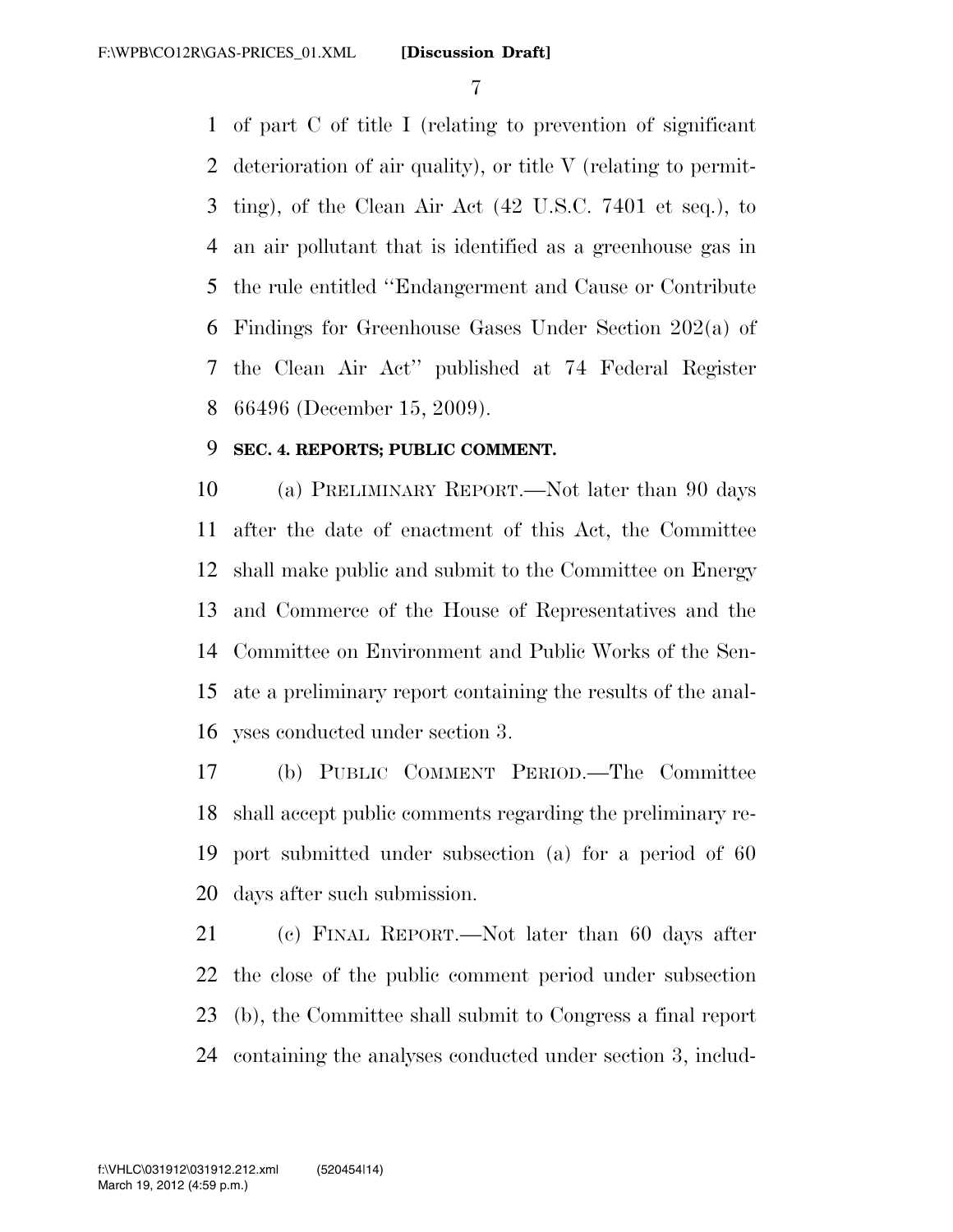ing any revisions to such analyses made as a result of pub-

lic comments, and a response to such comments.

### **SEC. 5. NO FINAL ACTION ON CERTAIN RULES.**

 The Administrator of the Environmental Protection Agency shall not finalize any of the following rules until a date (to be determined by the Administrator) that is at least 6 months after the day on which the Committee 8 submits the final report under section  $4(c)$ :

 (1) ''Control of Air Pollution From New Motor Vehicles: Tier 3 Motor Vehicle Emission and Fuel Standards'', as described in the Unified Agenda of Federal Regulatory and Deregulatory Actions under Regulatory Identification Number 2060–AQ86, and any successor or substantially similar rule.

 (2) Any rule proposed after March 15, 2012, establishing or revising a standard of performance or emission standard under section 111 or 112 of the Clean Air Act (42 U.S.C. 7411, 7412) that is appli-cable to petroleum refineries.

 (3) Any rule revising or supplementing the na- tional ambient air quality standards for ozone under section 109 of the Clean Air Act (42 U.S.C. 7409).